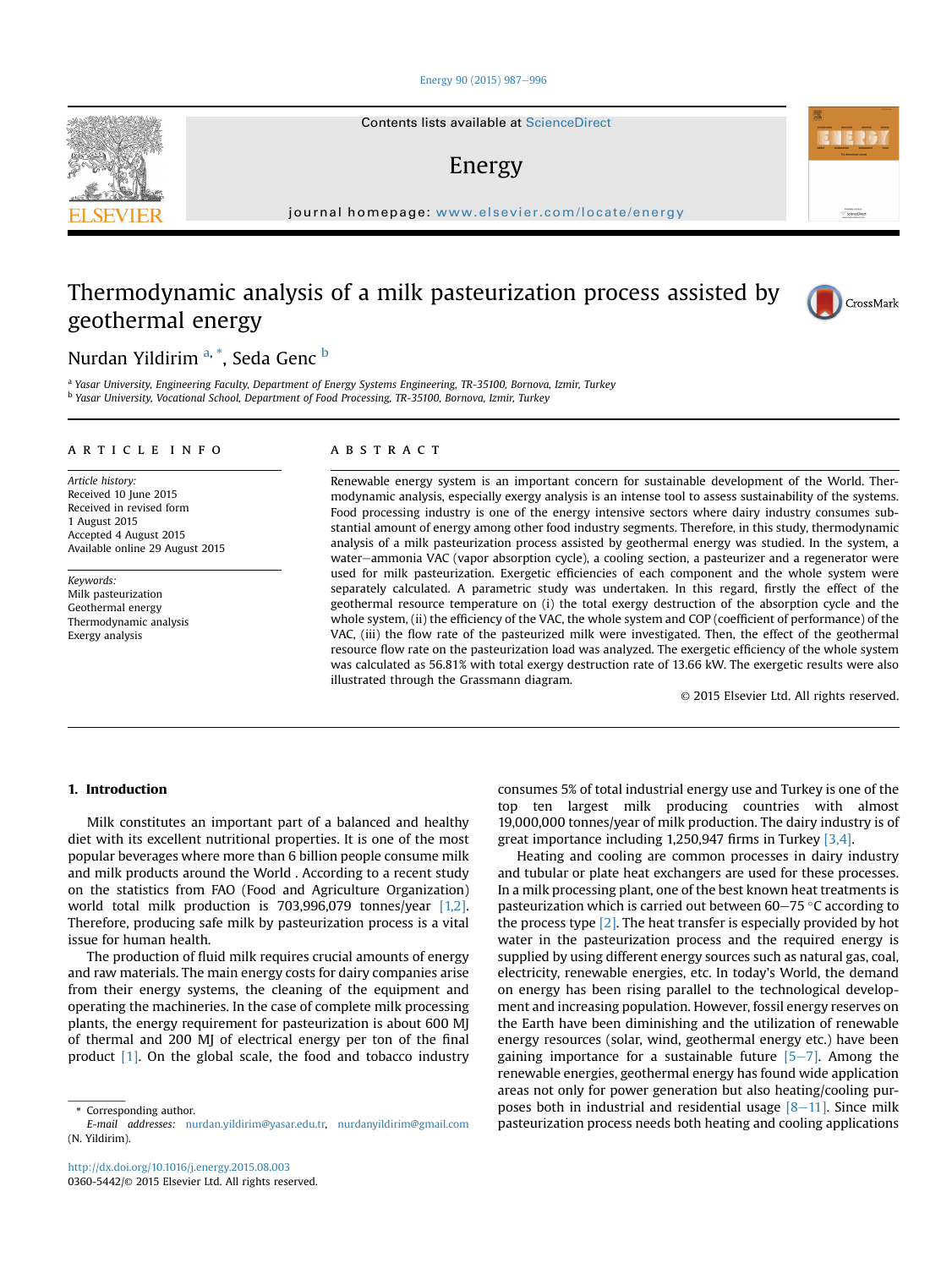| <b>Nomenclature</b>                                                                                                            |                                                                                                                                                                                                                                                                                                                                                                                                                                                                                                                                             | Subscript                                                                                                                                                  |                                                                                                                                                                                                                                                                                                                                       |
|--------------------------------------------------------------------------------------------------------------------------------|---------------------------------------------------------------------------------------------------------------------------------------------------------------------------------------------------------------------------------------------------------------------------------------------------------------------------------------------------------------------------------------------------------------------------------------------------------------------------------------------------------------------------------------------|------------------------------------------------------------------------------------------------------------------------------------------------------------|---------------------------------------------------------------------------------------------------------------------------------------------------------------------------------------------------------------------------------------------------------------------------------------------------------------------------------------|
| $c_p$<br><b>COP</b><br>e<br>Ė<br>Ex<br>Ė<br>h<br>m<br>Q<br>P<br>P<br>R<br>S<br>T<br>Ŵ<br><b>VAC</b><br>Greek letters<br>η<br>ε | specific heat (kJ/kgK)<br>coefficient of performance (-)<br>specific exergy (kJ/kg)<br>energy rate (kW)<br>exergy destruction rate (kW)<br>exergetic fuel (kW)<br>specific enthalpy $(k)/kg$ )<br>mass flow rate $(kg/s)$<br>heat transfer rate (kW)<br>pressure (kPa)<br>exergetic product (kW)<br>gas constant (kJ/kgK)<br>specific entropy (kJ/kgK)<br>temperature (K or $\degree$ C)<br>rate of work or power (kW)<br>vapor absorption cycle<br>thermal (the first law) efficiency $(-)$<br>exergetic (the second law) efficiency $(-)$ | abs<br>con<br>cooling<br>D<br>eva<br>$ev-1$<br>$ev-2$<br>gen<br>hex<br>in<br>k<br>max<br>out<br>past<br>regen<br>rev<br>u<br>vac<br>0<br>Superscript<br>ph | absorber<br>condenser<br>cooling section<br>destruction<br>evaporator<br>expansion valve-1<br>expansion valve-2<br>functional<br>generator<br>heat exchanger<br>input, inlet<br>location<br>maximum<br>output<br>pasteurizer<br>regenerator<br>reversible<br>universal<br>vapor absorption cycle<br>reference environment<br>physical |
|                                                                                                                                |                                                                                                                                                                                                                                                                                                                                                                                                                                                                                                                                             |                                                                                                                                                            |                                                                                                                                                                                                                                                                                                                                       |

together, geothermal energy can be considered one of the best options as a renewable energy resource for dairy processes.

For cooling purpose the most common method is conventional vapor absorption systems with their lower initial and operating costs compared to a cooling tower. However, the refrigerants (chlorofluorocarbons) used in the conventional systems are not environmentally friendly. Water-ammonia absorption cycle where water-ammonia mixture is used as a refrigerant is not only nature friendly but also provides refrigeration temperature necessary for a dairy process  $[12]$ . On the other hand, if water-ammonia absorption cycle powered by thermal energy resource between 100 and 200 $\degree$ C, it would be an economical option. Hence, geothermal energy is taken into account as a heat source for water-ammonia VAC (vapor absorption cycle). The absorption cycle is composed of an absorber, an evaporator, a desorber, a condenser, a heat exchanger, expansion valves, and a pump. Ammonia (absorbent) and water (refrigerant) circulate along the system to provide for cooling effect [12,13].

The energy analysis is basically applied by using the first law of thermodynamics, which is defined as the conservation of energy. However, the first law analysis gives no idea about quality of the energy. Exergy can be expressed as the maximum amount of work obtained from a system when it is brought to a state of thermodynamic equilibrium with its surroundings [14]. The second law analysis or exergy analysis assesses performance of the systems and indicates irreversibility to improve the system.

Up to now energy analysis studies performed on fluid milk production process by using geothermal energy are concerned, Kiruja [13] performed energy analysis of a milk pasteurization unit is based on the mass flow rate of milk processed. The system analyzed by Ref. [13] is mainly composed of four units namely the pasteurizer, the regenerator, the water-ammonia absorption cycle and the cooling section. Most of the energy used in the milk pasteurization line was obtained in the regenerator with a value of 237,5 kW due to the heating and cooling of milk during the production line. In the same study, the effect of mass flow rate of raw milk on heat exchanger area, energy requirement of pasteurizer, desorber, evaporator and the mass flow rate of geothermal resource were investigated [13].

Although, exergy analysis has been carried out on thermal systems by various authors [e.g., 8, 11, 12, 15, 16, 17], there are several factors affecting the exergy destruction rate of processes. Genc and Hepbasli studied exergy analysis of potato crisp processes and they showed that the increase in mass flow rate of potato caused a rise in the exergy destruction rate of the fryer [15]. In another study of Aman et al. [12], the efficiency of a VAC used for residential air cooling was studied and they discovered that if the cycle is operated using low temperature heat sources it would be more thermodynamically efficient. On the other hand, the performance of each component of a pilot scale milk processing system was investigated by Fang [17] and the performance of the regenerator was found to be 30% exergetic efficiency value at the optimum operating condition.

Exergy analysis is an intense tool to evaluate the performance of the systems. In this regard, the results of the exergetic analysis indicate the major irreversibility issues and guide us to possible improvements in the systems. To the best of the author's knowledge, there are no studies on exergy analysis of a milk pasteurization process powered by geothermal energy in the open literature and this was the driving force behind doing this study. The aim of the study is to carry out thermodynamic analysis (including energy and exergy analysis) on a milk pasteurization process with a water--ammonia vapor absorption cycle, assisted by geothermal energy which is presented in Section 2. The whole system and component based efficiencies were computed by various parameters such as geothermal resource temperatures and mass flow rates, etc.

### 2. System description

Fig. 1 illustrates a schematic diagram of the considered system of a milk pasteurization process assisted by geothermal energy. This system was adopted from a study performed by Kiruja  $[13]$ . The whole energy requirement of the pasteurization system was supplied from geothermal resource where VAC was used for both heating and cooling purposes.

In the system of interest, the whole energy requirement for the pasteurization of milk was obtained from a geothermal resource